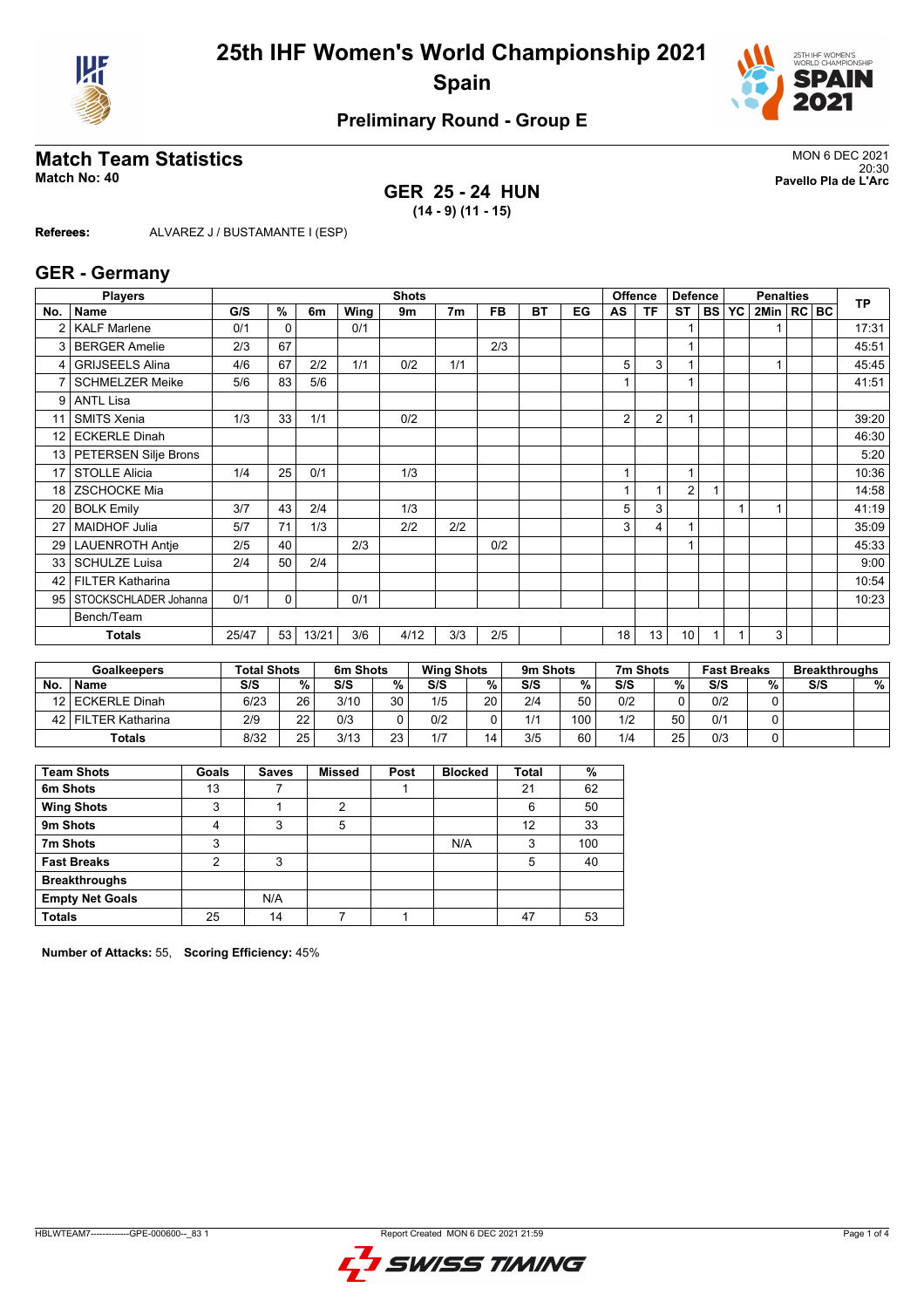



# **Preliminary Round - Group E**

#### **Match Team Statistics** MON 6 DEC 2021 **MATCH TEATH STATISTICS**<br>Match No: 40<br>Pavello Pla de L'Arc

**GER 25 - 24 HUN (14 - 9) (11 - 15)**

**Referees:** ALVAREZ J / BUSTAMANTE I (ESP)

#### **GER - Germany**

|                          |                                          |               | <b>Shots Distribution</b>         |                                   |                             |                                                  |
|--------------------------|------------------------------------------|---------------|-----------------------------------|-----------------------------------|-----------------------------|--------------------------------------------------|
| Players<br>Goals / Shots |                                          |               |                                   |                                   |                             |                                                  |
| 2 KALF M                 | 3 BERGER A                               | 4 GRIJSEELS A | 7 SCHMELZER M                     | 9 ANTL L                          | 11 SMITS X                  | 12 ECKERLE D                                     |
|                          | I I 1/1                                  | 10/1          | I I 1/1                           |                                   |                             |                                                  |
|                          | 1/1<br>$\blacksquare$ $\blacksquare$ 0/1 | 1/1<br>. .    | 0/1                               |                                   |                             | $0/1$ .                                          |
|                          |                                          | 1/1           | $2/2$ $\blacksquare$ 1/1<br>1/1   | $2/2$ $\blacksquare$              |                             | $1/1$ $\blacksquare$                             |
| 1-Missed                 |                                          | 1-Missed      |                                   |                                   | 1-Missed                    |                                                  |
| 13 PETERSEN S            | 17 STOLLE A                              | 18 ZSCHOCKE M | 20 BOLK E                         | 27 MAIDHOF J                      | 29 LAUENROTH A              | 33 SCHULZE L                                     |
|                          | 0/1                                      |               | 1/1                               |                                   | 1/1                         |                                                  |
|                          |                                          |               | 0/2<br>n n                        | $\blacksquare$ $\blacksquare$ 0/1 | 0/1<br>$1/1$ $\blacksquare$ | $0/1$ .<br>1/1                                   |
|                          | $\blacksquare$ $\blacksquare$ 1/1        |               | $\blacksquare$ $\blacksquare$ 2/3 | $\blacksquare$ $\blacksquare$ 2/2 | $1/1$ $\blacksquare$<br>1/1 | $1/1$ $\blacksquare$ 0/2<br>$1/1$ $\blacksquare$ |

1-Post

1-Missed

1-Missed

| 42 FII TFR K | 95 STOCKSCHI ADER J |  |     |  |  |  |  |
|--------------|---------------------|--|-----|--|--|--|--|
|              |                     |  | 0/1 |  |  |  |  |

**Team**

7-Missed 1-Post

2-Missed



# Saves / Shots

| 1/9 | 0/1 | 2/5 |  |
|-----|-----|-----|--|
| 3/5 | 1/1 | 1/1 |  |
| 0/3 | 0/3 | 0/4 |  |

| <b>12 ECKERLE D</b> |     |                  |
|---------------------|-----|------------------|
| 1/6                 | 0/1 | $\overline{2/5}$ |
| 1/2                 | 1/1 | 1/1              |
| Ξ<br>0/1            | 0/3 | 0/3              |
| 42 FILTER K         |     |                  |
| $\overline{0/3}$    |     |                  |
| 2/3                 |     |                  |
| 0/2                 |     |                  |

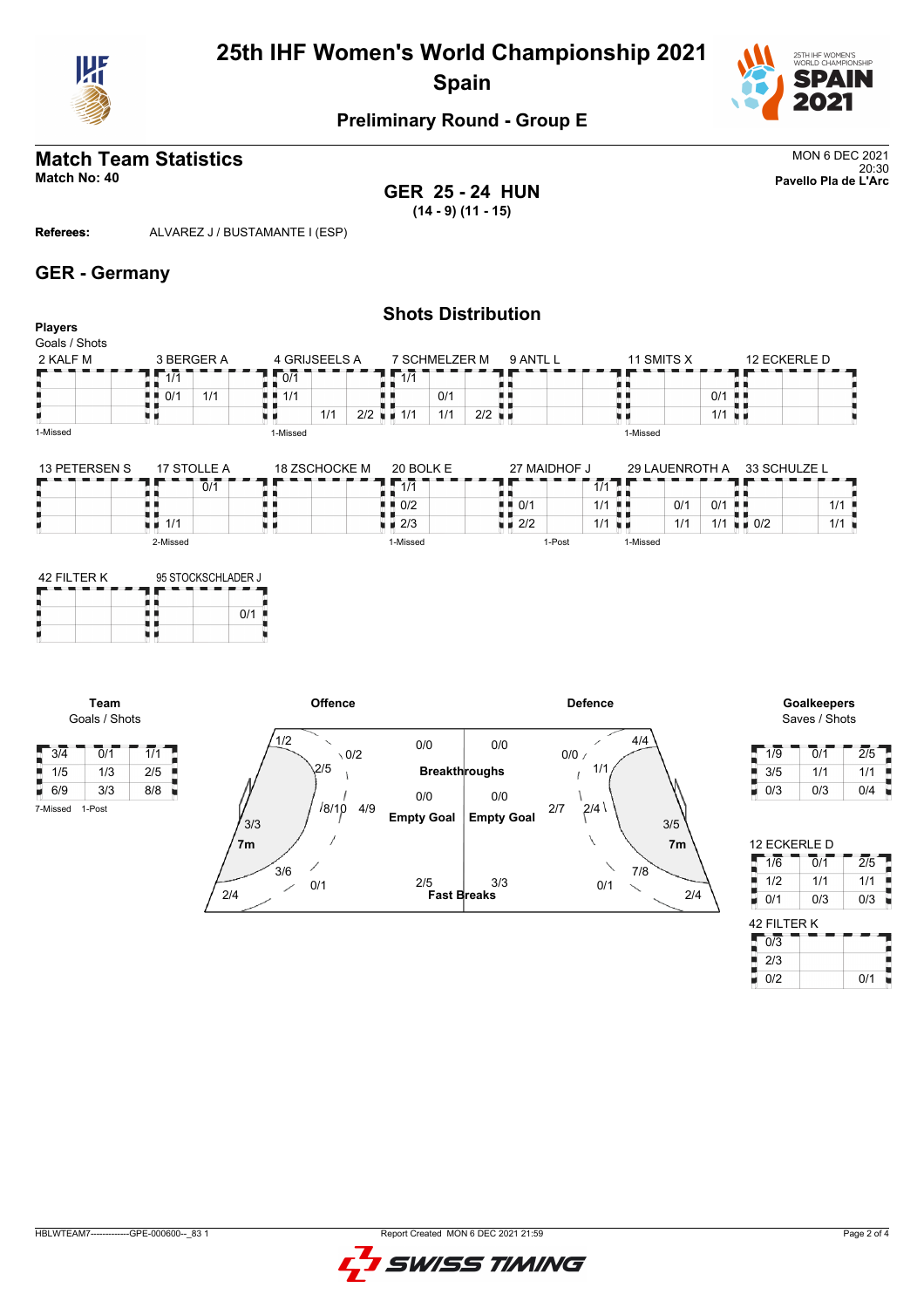



# **Preliminary Round - Group E**

## **Match Team Statistics** MON 6 DEC 2021

#### **GER 25 - 24 HUN (14 - 9) (11 - 15)**

20:30 **Match No: 40 Pavello Pla de L'Arc**

**Referees:** ALVAREZ J / BUSTAMANTE I (ESP)

#### **HUN - Hungary**

|                 | <b>Players</b>              | <b>Shots</b> |          |       |      |     |                |           |           |    | <b>Offence</b> | <b>Defence</b> |           | <b>Penalties</b> |           |              |  | <b>TP</b> |       |
|-----------------|-----------------------------|--------------|----------|-------|------|-----|----------------|-----------|-----------|----|----------------|----------------|-----------|------------------|-----------|--------------|--|-----------|-------|
| No.             | <b>Name</b>                 | G/S          | %        | 6m    | Wing | 9m  | 7 <sub>m</sub> | <b>FB</b> | <b>BT</b> | EG | AS             | <b>TF</b>      | <b>ST</b> | <b>BS</b>        | <b>YC</b> | 2Min   RC BC |  |           |       |
| 2               | <b>TOTH Eszter</b>          | 0/1          | 0        | 0/1   |      |     |                |           |           |    |                | $\overline{2}$ |           |                  |           |              |  |           | 12:02 |
| 4               | <b>TOVIZI Petra</b>         |              |          |       |      |     |                |           |           |    |                |                |           |                  |           |              |  |           |       |
| 11              | <b>ALBEK Anna</b>           |              |          |       |      |     |                |           |           |    |                | $\overline{2}$ |           |                  |           |              |  |           | 2:20  |
| 12              | SZIKORA Melinda             |              |          |       |      |     |                |           |           |    |                |                |           |                  |           |              |  |           | 0:17  |
| 16              | <b>BIRO Blanka</b>          |              |          |       |      |     |                |           |           |    |                | $\overline{2}$ |           |                  |           |              |  |           | 57:38 |
| 18 <sup>1</sup> | <b>KOVACS Anett</b>         | 0/1          | $\Omega$ |       | 0/1  |     |                |           |           |    |                |                |           |                  |           |              |  |           | 8:14  |
| 19              | <b>MARTON Greta</b>         | 4/4          | 100      |       | 4/4  |     |                |           |           |    |                |                | 4         |                  |           |              |  |           | 50:31 |
| 21              | PLANETA Szimonetta Regina   | 1/2          | 50       |       |      |     | 1/2            |           |           |    |                |                | 1         |                  |           |              |  |           | 31:02 |
|                 | 23   FODOR Csenge Reka      |              |          |       |      |     |                |           |           |    |                |                |           |                  |           |              |  |           | 8:11  |
| 38              | <b>VAMOS Petra</b>          | 4/5          | 80       | 4/4   |      | 0/1 |                |           |           |    | 5              | $\overline{2}$ |           |                  |           |              |  |           | 45:49 |
| 42              | <b>KLUJBER Katrin Gitta</b> | 2/4          | 50       |       |      | 0/1 | 2/3            |           |           |    |                |                |           |                  |           |              |  |           | 5:57  |
| 45              | <b>HAFRA Noemi</b>          | 3/6          | 50       | 2/4   |      | 1/2 |                |           |           |    |                | 8              |           |                  |           |              |  |           | 44:25 |
| 58              | <b>BORDAS Reka</b>          | 1/1          | 100      | 1/1   |      |     |                |           |           |    |                |                |           |                  |           |              |  |           | 41:27 |
|                 | 66   LUKACS Viktoria        | 5/6          | 83       | 1/1   | 2/3  |     |                | 2/2       |           |    |                |                |           |                  |           |              |  |           | 49:55 |
| 68              | SZABO Laura                 |              |          |       |      |     |                |           |           |    |                |                |           |                  |           |              |  |           | 20:50 |
| 90 <sub>1</sub> | SZOLLOSI-ZACSIK Szandra     | 4/7          | 57       | 2/2   |      | 1/4 |                | 1/1       |           |    | 9              | 3              | 4         |                  |           |              |  |           | 41:22 |
|                 | Bench/Team                  |              |          |       |      |     |                |           |           |    |                |                |           |                  |           |              |  |           |       |
|                 | <b>Totals</b>               | 24/37        | 65       | 10/13 | 6/8  | 2/8 | 3/5            | 3/3       |           |    | 18             | 21             | 7         |                  |           | 3            |  |           |       |

|           | <b>Goalkeepers</b> | <b>Total Shots</b> |    | 6m Shots |           | <b>Wing Shots</b> |    | 9m Shots |    | 7m Shots |   | <b>Fast Breaks</b> |    | <b>Breakthroughs</b> |   |
|-----------|--------------------|--------------------|----|----------|-----------|-------------------|----|----------|----|----------|---|--------------------|----|----------------------|---|
| <b>No</b> | <b>Name</b>        | S/S                | %  | S/S      | %         | S/S               | %  | S/S      | %  | S/S      | % | S/S                | %  | S/S                  | % |
|           | 12 SZIKORA Melinda | 0/1                |    |          |           |                   |    |          |    | 0/1      |   |                    |    |                      |   |
|           | 16 BIRO Blanka     | 14/38              | 27 | 7/20     | 35.       | 1/4               | 25 | 3/7      | 43 | 0/2      |   | 3/5                | 60 |                      |   |
|           | <b>Totals</b>      | 14/39              | 36 | 7/20     | 35.<br>ບບ | 1/4               | 25 | 3/7      | 43 | 0/3      |   | 3/5                | 60 |                      |   |

| <b>Team Shots</b>      | Goals | <b>Saves</b> | <b>Missed</b> | Post | <b>Blocked</b> | <b>Total</b> | %   |
|------------------------|-------|--------------|---------------|------|----------------|--------------|-----|
| 6m Shots               | 10    | 3            |               |      |                | 13           | 77  |
| <b>Wing Shots</b>      | 6     |              |               |      |                | 8            | 75  |
| 9m Shots               | າ     | 3            | 2             |      |                | 8            | 25  |
| 7m Shots               | 3     |              |               |      | N/A            | 5            | 60  |
| <b>Fast Breaks</b>     | 3     |              |               |      |                | 3            | 100 |
| <b>Breakthroughs</b>   |       |              |               |      |                |              |     |
| <b>Empty Net Goals</b> |       | N/A          |               |      |                |              |     |
| <b>Totals</b>          | 24    | 8            | 3             |      |                | 37           | 65  |

**Number of Attacks:** 55, **Scoring Efficiency:** 44%